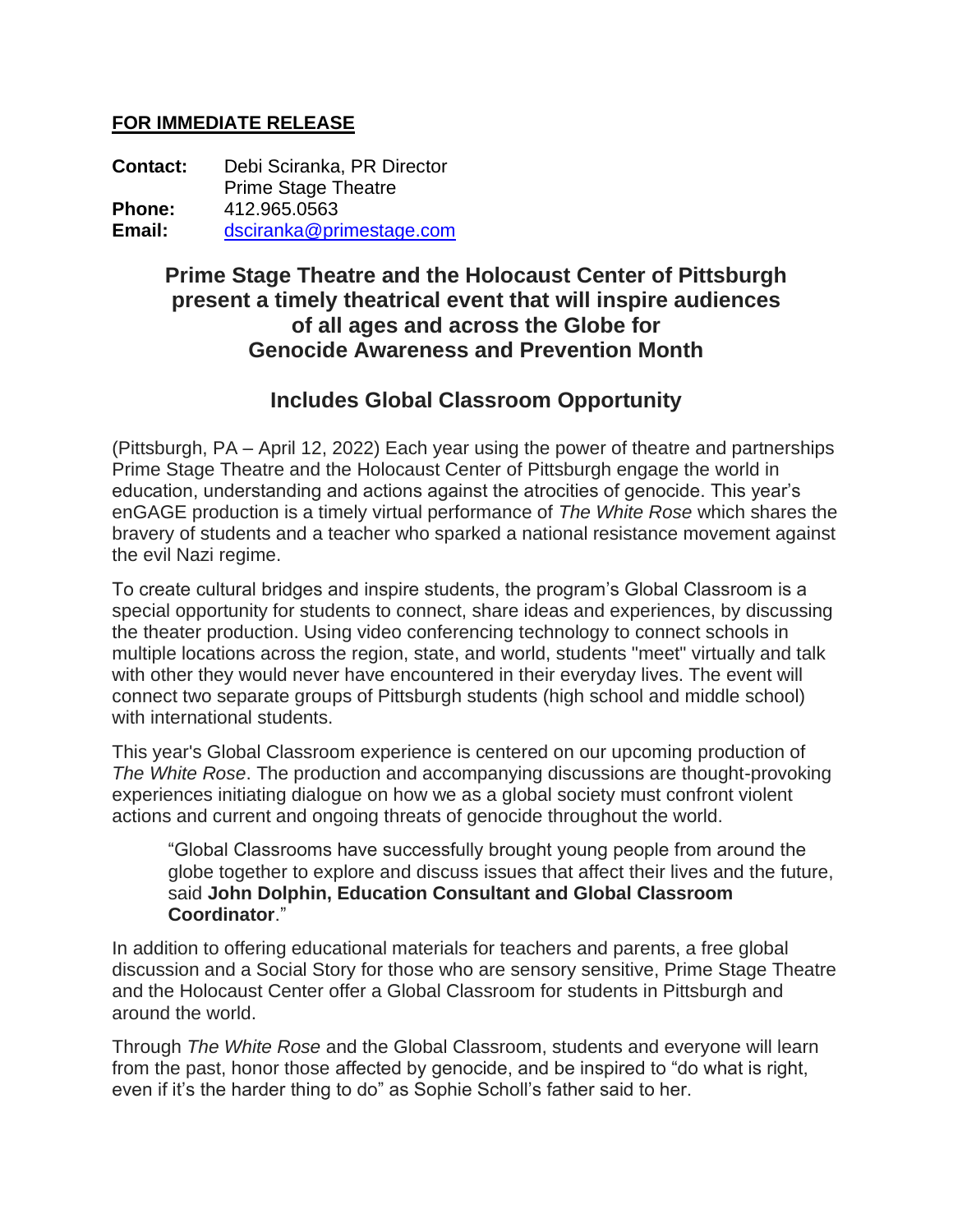**The Legacy of the White Rose: A Global Discussion Live on Zoom April 24, 1pm ET Free and open to the public**

The production will include a free online special event dialogue between **Art DeConciliis (Director)**, **Marcel Walker (Artist)**, and **Wayne Wise (Writer)**, all of whom have told the story of *The White Rose* through artistic media. These creatives will discuss the process of depicting *The White Rose*, why it continues to inspire audiences, and the importance of sharing the story with future generations. The conversation will be hosted by **Dr. Lauren Bairnsfather, Director of the Holocaust Center of Pittsburgh**, and **Dr. Wayne Brinda, Artistic Director of Prime Stage Theatre.**

## **REGISTER TO ATTEND THE GLOBAL DISCUSSION EVENT:**

AnywhereSeat - [Prime Stage Theatre-Holocaust Center of Pittsburgh -](https://wwwprimestagecom.anywhereseat.com/access.php?event_id=13528&time_id=12181) The Legacy of [The White Rose-A Global Conversation](https://wwwprimestagecom.anywhereseat.com/access.php?event_id=13528&time_id=12181)

### **MORE ABOUT** *THE WHITE ROSE*

*The White Rose* By **James DeVita** Directed by **Art DeConciliis April 24 – May 8, 2022 -** Recorded streaming available on demand

Between 1941 and 1945 Nazi Germany and its collaborators systematically murdered six million Jews across German-occupied Europe, around two-thirds of Europe's Jewish population.

The performance dramatizes the life of a twenty-one year-old German university student, Sophie Scholl, who was put to death during World War II for her anti-Nazi activities with the underground resistance group called *The White Rose*. Sophie Scholl, her brother Hans, their friends Christoph Probst, Alexander Schmorell, Willie Graf – college students – and Professor Kurt Huber were the driving forces behind their resistance group to speak out against Adolf Hitler and his regime.

In the summer of 1942, leaflets calling for resistance against the Nazi regime began appearing around the city of Munich, Germany. They were found in the mail and left on trains and buses, in phone booths and theater lobbies, and in and around the university. Soon they began appearing in other cities around the country. It was some of the very first overt resistance against the Nazi regime, acts which, at a time of war, were considered high treason.

### **TICKET INFORMATION FOR THE WHITE ROSE PERFORMANCE:**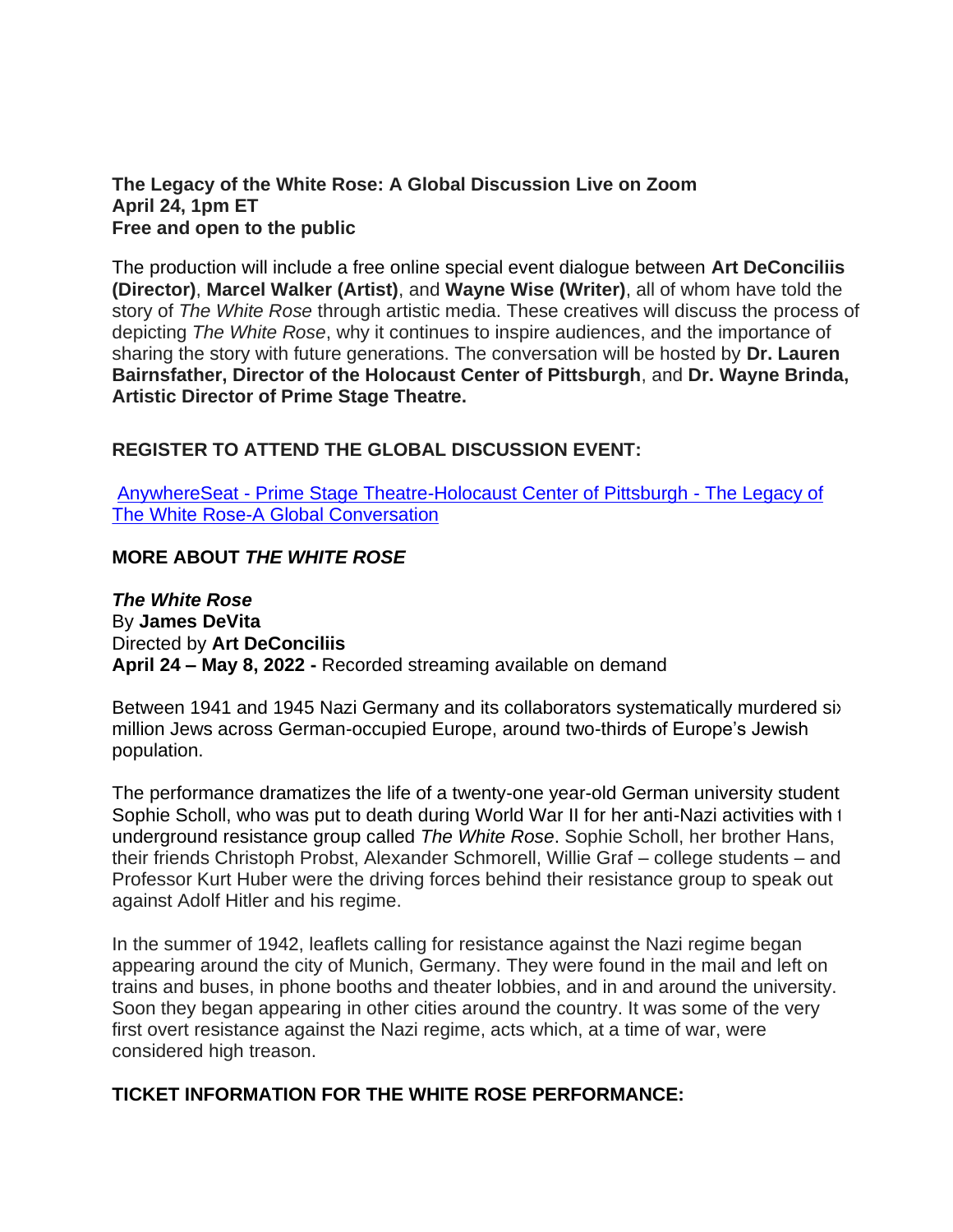**Link for Tickets: [https://wwwprimestagecom.anywhereseat.com](https://wwwprimestagecom.anywhereseat.com/)**

Classrooms will receive special ticket rates to stream this original production of *The White Rose.*

#### **Accessibility**

All Prime Stage productions are accessible to everyone. This production is virtual and will be available with **audio description** and **closed captioning** with **subtitles in German**. The performances are **Sensory Inclusive** and a social story is posted on the web site. Prime Stage Theatre is the region's only theater company to attain Certified Sensory Inclusive status through KultureCity, as a leading nonprofit recognized nationwide for using their resources to affect change for those with sensory needs.



**Julia Paul** (Sophie Scholl) and **Jared Lewis** (Hans Scholl) Photo credit: Laura Slovesko